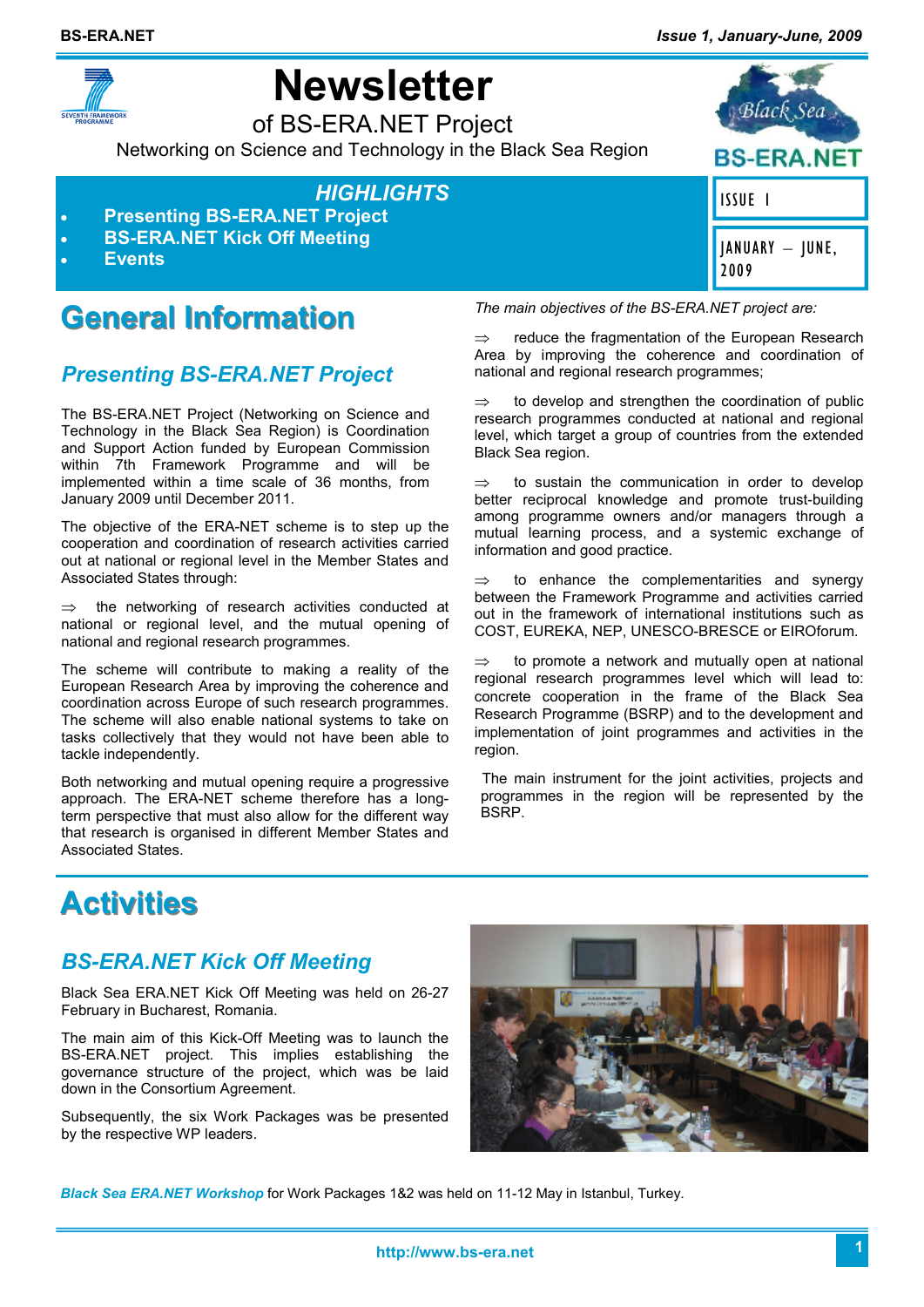## **Members**

#### **Armenia**

*National Academy of Science of Republic of Armenia, NAS-RA* 

NAS-RA is a highest state scientific self-governing organization which unites NAS Members and scientific staff of affiliated scientific and research institutions. The Academy promotes and carries out fundamental and applied research in different scientific fields, as well as coordinates research carried out throughout Armenia. NAS RA is an official scientific consultant to the highest Governing Bodies of Armenia.

#### **Armenia**

*State Committee of Science of Republic of Armenia, SCS-RA* 

State Committee of Science of Republic of Armenia (SCS-RA) is a public body empowered to develop and implement state policy in the field of science and technologies. SCS-RA is also responsible for development, implementation and management of national R&D programmes.

#### **Azerbaijan**

*Azerbaijan National Academy of Sciences ANAS* 

The Azerbaijan National Academy of Sciences (ANAS) is the main scientific organization in the Azerbaijan Republic.

#### **Bulgaria**

#### *Ministry of Education and Science of Bulgaria, MESB*

The MESB is responsible for the overall national research policy and strategy development. Main activities are research programme and project management; implementation and monitoring; expert advice and coordination of regional; European and international research initiatives.

#### **France**

#### *The Ministry of Higher Education and Research, MESR*

The Ministry of Higher Education and Research devises, elaborates and implements the national research and innovation policy.

#### **France**

#### *National Center for Scientific Research, CNRS*

The Centre National de la Recherche Scientifique (National Center for Scientific Research) is a government-funded research organization, under the administrative authority of France's Ministry of Higher Education and Research.

#### **Georgia**

#### *Georgia National Science Foundation , GNSF*

The Georgia National Science Foundation (GNSF) is a Public Legal Entity established by the Presidential Decree # 653 in July 17, 2005 to promote the progress of science by funding state scientific grants.

#### **Germany**

#### *International Bureau of the BMBF (PT-DLR)*

The International Bureau has been commissioned by the German Federal Ministry of Education and Research (BMBF) to strengthen the international ties of German universities, research institutes and enterprises with the ultimate goal of building competencies and fostering competitive advantages for industry and the research community in Germany in the areas of research and innovation. In doing so, the International Bureau is making an important contribution to cultivating an international dimension within the research programmes of the BMBF.

#### **Greece**

#### *General Secretariat for Research and Technology, GSRT*

The General Secretariat for Research and Technology (GSRT) of the Ministry of Development is a governmental body responsible for supporting, supervising and financing the research activities of research institutes and of its productive industry, focussing on areas that are important for the national economy and for the improvement of the quality of life. It promotes the transfer and dissemination of advanced technologies as well as of research and technology information throughout Greece and internationally and encourages activities aimed at raising awareness of the general public about research and technology issues. GSRT

represents Greece in relevant bodies of the European Union and promotes the cooperation with other countries and international organisations on research and technology issues.

#### **Italy**

#### *Italian National Agency for New Technologies, Energy and the Environment, ENEA*

ENEA, the Italian National Agency for New Technologies, Energy and the Environment is a public undertaking operating in the fields of energy, the environment and new technologies to support competitiveness and sustainable development.

#### **Malta**

#### *Malta Council for Scientific and Technology, MCST*

The Malta Council for Science and Technology (MCST) is a public body established by central government in 1988 to response for National Strategy and Policy in the field of Research and Innovation.

#### **Moldova**

#### *Academy of Science of Moldova, ASM*

The Academy of Sciences of Moldova, in its role of the highest scientific forum of the country, represents the only public institution of national interest in the sphere of science and innovation, is a plenipotentiary coordinator of scientific and innovation activity, scientific consultant of the public authorities of the Republic of Moldova, has an autonomous statute and acts on the basis of selfadministration principles.

#### **Romania**

#### *National Centre for Programme Management, CNMP*

The National Centre for Programme Management (CNMP), Romania, is a legal Romanian public body established by the Government to coordinate research programmes under the National Plan(s) for Research, Development & Innovation.

#### **Romania**

#### *National Authority for Scientific Research, ANCS*

The National Authority for Scientific Research is the Government's specialized body with the mission to formulate, apply, coordinate, monitor and evaluate R&D and innovation policies, in accordance with the Government Strategy and Programme. ANCS fulfills the responsibilities and undertakes the attributes of the Ministry of Education, Research and Youth in the field of research, technological development and innovation.

#### **Turkey**

#### *The Scientific and Technological Research Council of Turkey, TUBITAK*

The Scientific and Technological Research Council of Turkey is the leading agency for management, funding and conduct of research in Turkey.

TÜBİTAK is responsible for promoting, developing, organizing, conducting and coordinating research and development in line with national targets and priorities.

#### **Ukraine**

*The National Information Centre for Ukraine - EU S&T Cooperation , NIP* 

The National Information Centre for Ukraine - EU S&T Cooperation at the Kyiv State Centre of S&T and Economic Information (NIP Ukraine/FP7 INCO NCP) is a state agency reporting to the Ministry of Education and Science of Ukraine. NIP Ukraineserves as instrument of intercommunication and liaison between the Governmental Bodies of Ukraine and the DGR EU, between Ukrainian scientific Community and the ERA. NIP circulates information and documentation on the EU RTD programmes, organizes and conducts promotional, training and information activities, assists in partner search, advise on rules and procedures of the EU S&T programmes, in particular FP7.

#### **International Centre for Black Sea Studies,** *ICBSS*

The International Centre for Black Sea Studies was founded in 1998 as a non-profit organisation. It has since fulfilled a dual function. On the one hand, it is an independent research and training institution focusing on the wider Black Sea region. On the other hand, it is a related body of the Organisation of the Black Sea Economic Cooperation and serves as its acknowledged thinktank.